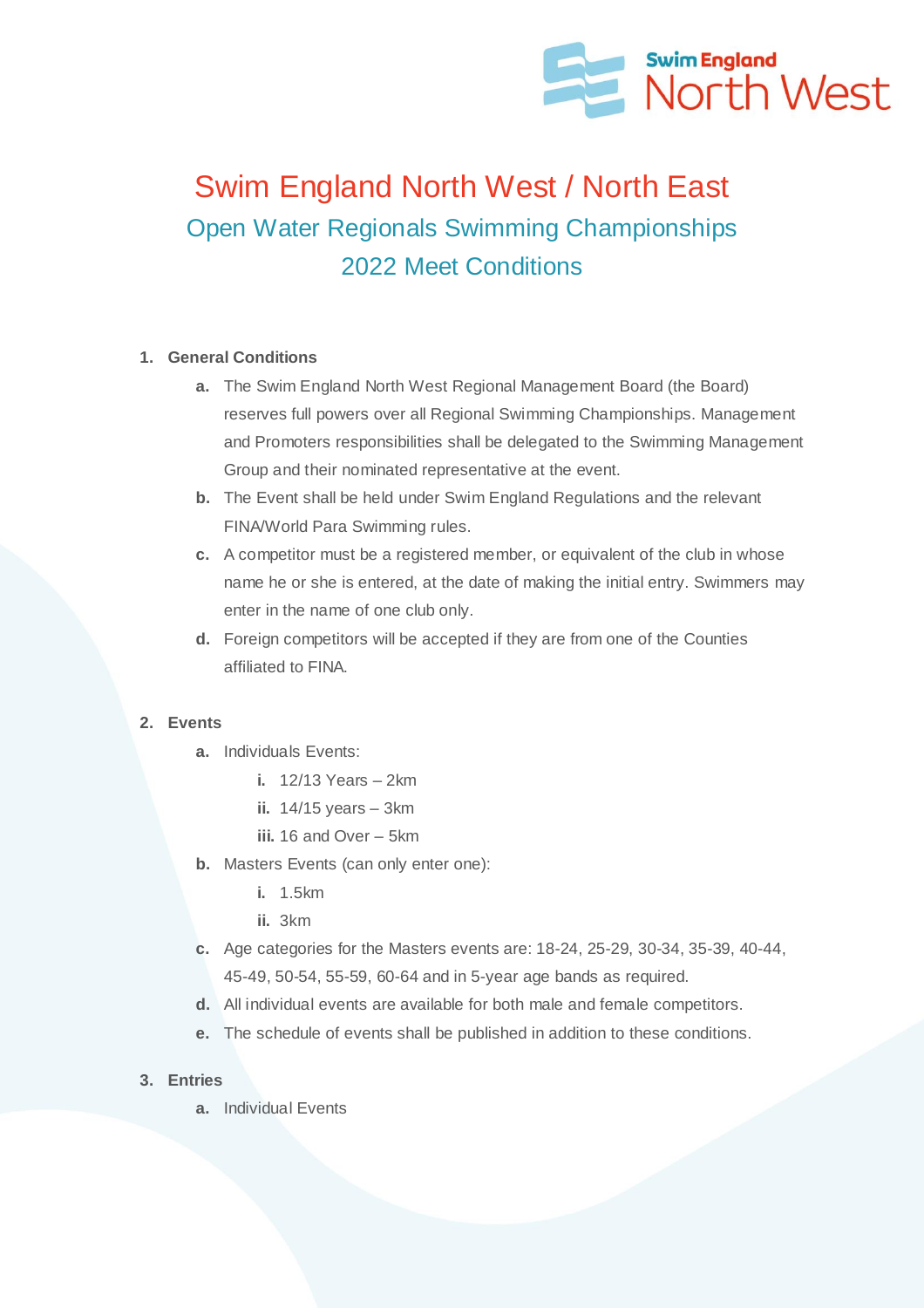- **i.** Entries may only be accepted from competitors registered with Swim England, Swim Scotland or Swim Wales at the closing date for entries as member of an affiliated club.
- **b.** Ages as at 31<sup>st</sup> December 2022.
	- **i.** Masters must be 18 years old on the day of the competition.
- **c.** All competitors are required to comply with the entry process and pay the required fees.
- **d.** Entries together with the appropriate fees must be received by the Competition Manager no later than the published closing time and date.
	- **i.** Closing dates for entries To Be Confirmed.
- **e.** Priority will be given to those who have Open Water experience i.e. Entry times must have been achieved at a recognised Open Water event or entries must be signed off by a qualified Open Water Coach, between 29<sup>th</sup> June 2019 and the closing date for entries.
- **f.** Individuals will also be able to enter by a pool event (i.e. 800/1500). The top ranked swimmers will be selected for the entries.
- **g.** The Championship Manager has the authority to adjust the number of entries accepted to ensure the efficient running of the Championships in compliance with Open Water Safety requirements.

## **4. Meet Procedure**

- **a.** A cut of time limit of 30 minutes after the first swimmer in each event has finished may operate at the referee's discretion.
- **b.** Competitors must have their number displayed on their swimming cap (provided), back or upper arms. Swimmers must also wear the electronic chip and/or wristband provided. When wetsuits are in use, only the hats with be numbered.
- **c.** Where athlete numbers require, swimmers will be started in waves/groups. These waves/groups may include mixed ages and submitted entry times.
- **d.** Swimmers shall be allowed to use grease or other substances providing these are not deemed excessive, in the opinion of the Referee.

## **5. Registration and Briefing**

- **a.** Swimmers must sign in at the registration desk at the appropriate times which will be published in the briefing information following the closure of entries.
- **b.** Any swimmer representative (coach or chaperone) not in attendance at the briefing (either face to face or delivered virtually) will result in the swimmers not being allowed to swim.
- **c.** The briefing may be delivering face to face or virtually.